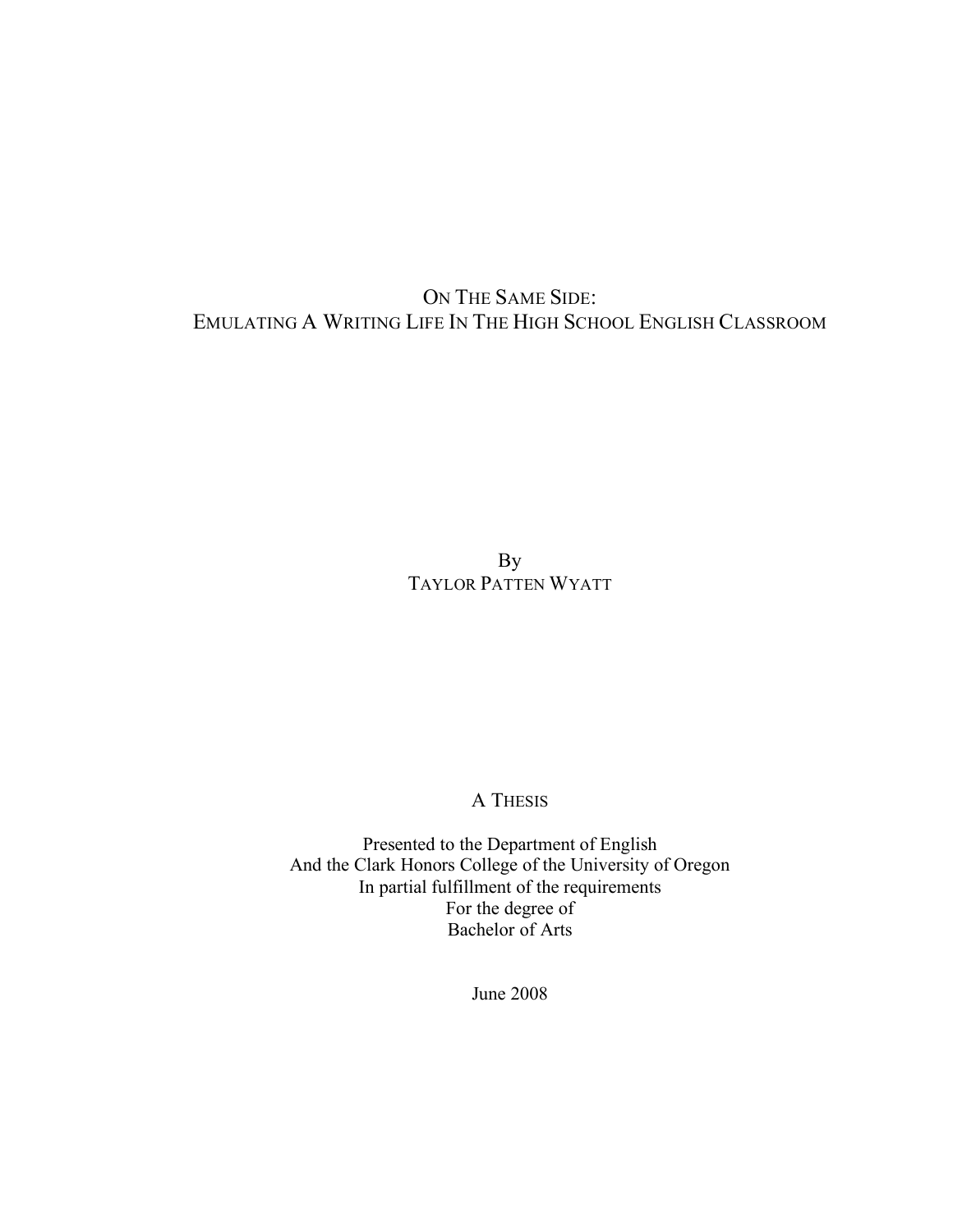An Abstract of the Thesis of

Taylor Wyatt for the degree of Bachelor of Arts In the Department of English to be taken June 14, 2008

Title<sup>-</sup> ON THE SAME SIDE: EMULATING A WRITING LIFE IN THE HIGH SCHOOL ENGLISH CLASSROOM

Approved:

Professor Suzanne Clark

This thesis suggests that a modification in the way writing is taught at the high school level can make the subject more worthwhile and accessible to students. A look at the current English classroom shows that students are removed from their writing and disinterested in the subject. The aim of this study is to create an in-class writing environment that emulates the writing process, as it is practiced by professionals, using the strategies of accomplished authors as a model and incorporating ideas gleaned from educational materials as well. An incremental change made to the teaching of high school writing, one that allows students to interact with the material on a more individual basis and in an authentic way, may result in more capable student writers and also present them with the opportunity for personal growth.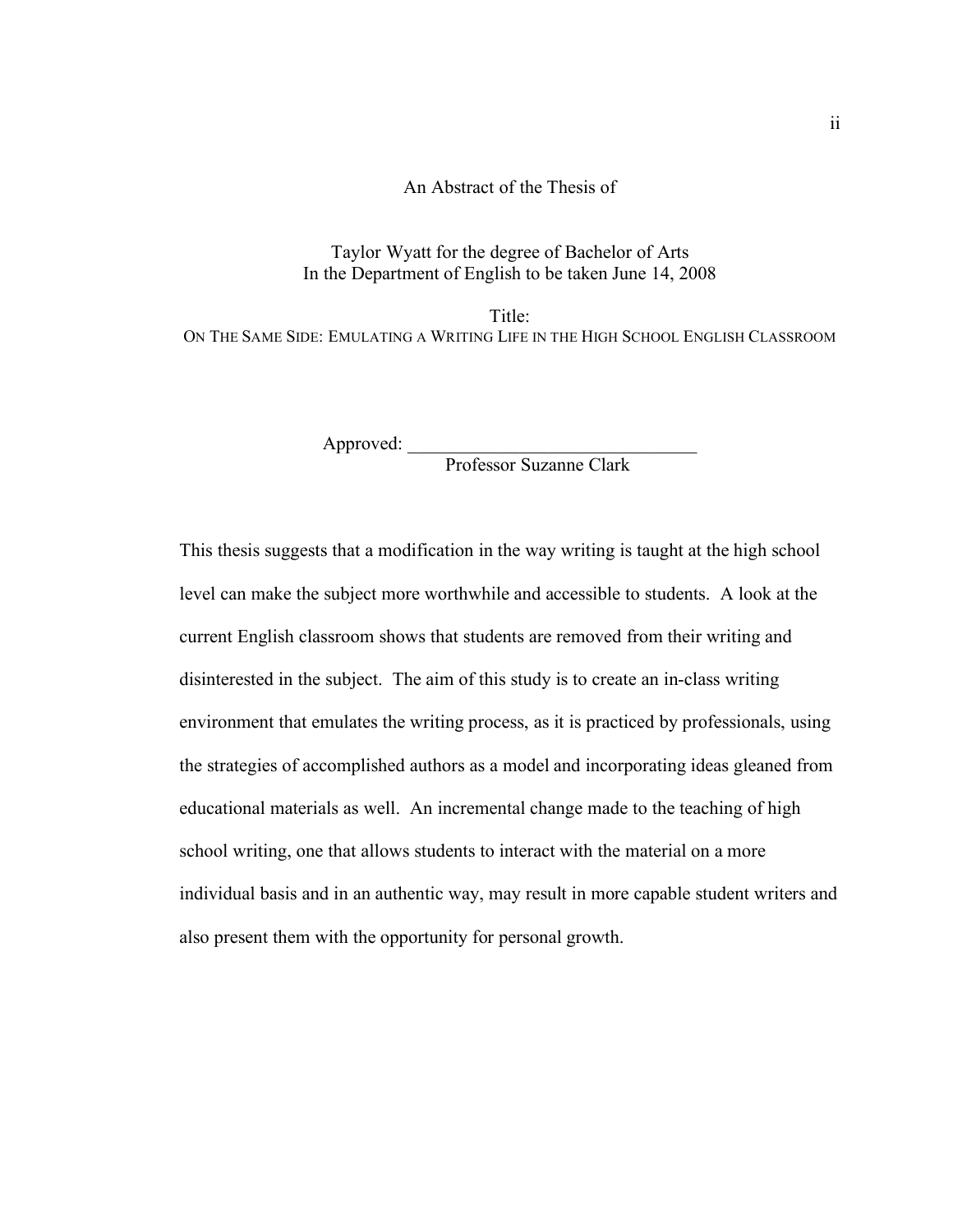## **ACKNOWLEDGEMENTS**

I wish to thank Professor Suzanne Clark for her confidence in my project and her wisdom regarding all things related to the study of literacy. Likewise, my sincere appreciation goes to Professor David Frank and Mr. Paul Dresman for their advice, questions, and encouragement. Thanks also to my friends, especially Trevor Cartales for his assistance and great patience. For his critical reading and insight, I thank my dad, Dr. Frank Wyatt, and for her willingness to help on all levels, I am indebted to my sister, Laura Wyatt. And, of course, for infecting me with his love of reading, writing and teaching, I thank my English teacher, Mr. Steve Brown.